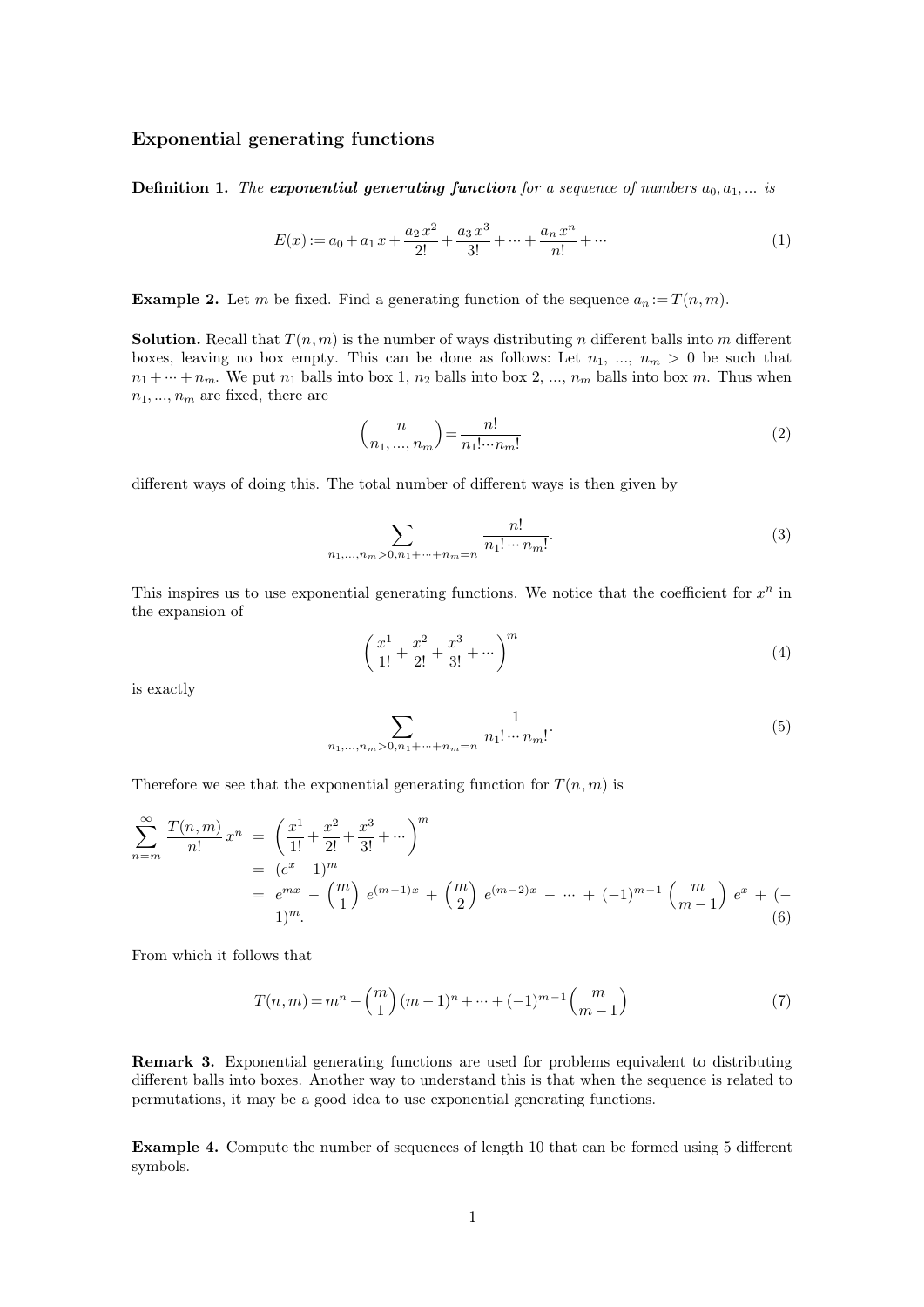**Solution.** Denote the 5 symbols  $A,B,C,D,E$ . Then the problem is equivalent to putting 10 different balls into 5 different boxes. The exponential generating function is **Solution.** Denote the 5 symbols  $A, B, C, D, E$ . Then the problem is equivalent balls into 5 different boxes. The exponential generating function is solution. Denote the  $\sigma$   $\sigma$ <sub>*s*</sub>, balls into 5 different boxes so the answer is  $5^{10}$ .

A,B,C,D,E. Then the problem is equivalent to putting 10 different exponential generating function is  
\n
$$
\left(1 + x + \frac{x^2}{2!} + \cdots \right)^5 = e^{5x}
$$
\n(8)

10 .

 $\left(1+x+\frac{x^2}{2!}+\cdots\right)^5 = e^{5x}$  (8)<br> **Example 5.** Find the number of sequences of length 8 that can be formed using 1,2, or 3 a's; 2,3,<br>
or 4 b's; and 0,2, or 4 c's. so the answer is  $5^{10}$ .<br> **Example 5.** Find the number of 4 b's; and 0,2, or 4 c's.

**Example 5.** Find the number of sequences of length 8 that can be formed using 1,2, or 3 a's; 2,3, or 4 b's; and 0,2, or 4 c's.<br>**Solution.** This is equivalent to distributing 8 different balls into 3 boxes marked A, B, C, **Example 5.** Find the number of sequences of length 8 that can be formed using 1,2, or 3 a's; 2,3, or 4 b's; and 0,2, or 4 c's.<br> **Solution.** This is equivalent to distributing 8 different balls into 3 boxes marked A, B, C **Example 5.** Find the number of sequences of length 8 that can be forme<br>or 4 b's; and 0,2, or 4 c's.<br>**Solution.** This is equivalent to distributing 8 different balls into 3 boxes r<br>requirement that there are 1, 2, or 3 ba requirement that there are  $1, 2,$  or  $3$  balls in box  $A, 2, 3,$  or  $4$  balls in box  $B$ , and  $0, 2,$  or  $4$  balls in box  $C$ . Therefore we use the exponential generating function

$$
E(x) = \left(x + \frac{x^2}{2!} + \frac{x^3}{3!}\right) \left(\frac{x^2}{2!} + \frac{x^3}{3!} + \frac{x^4}{4!}\right) \left(1 + \frac{x^2}{2!} + \frac{x^4}{4!}\right).
$$
\nInspection of the formula shows that the  $x^8$  term is given by

\n
$$
E(x) = \left(x + \frac{x^2}{2!} + \frac{x^3}{3!}\right) \left(\frac{x^2}{2!} + \frac{x^3}{3!} + \frac{x^4}{4!}\right) \left(1 + \frac{x^2}{2!} + \frac{x^4}{4!}\right).
$$
\n(9)

 $^8$  term i

Inspection of the formula shows that the 
$$
x^8
$$
 term is given by  
\n
$$
x \cdot \frac{x^3}{3!} \cdot \frac{x^4}{4!} + \frac{x^2}{2!} \left[ \frac{x^2}{2!} \cdot \frac{x^4}{4!} + \frac{x^4}{4!} \cdot \frac{x^2}{2!} \right] + \frac{x^3}{3!} \cdot \frac{x^3}{3!} \cdot \frac{x^2}{2!}
$$
\nwhich means the answer is

8! 3! 4! <sup>+</sup> 8! 2! 4! <sup>+</sup> 8! 3! 3! 2! <sup>=</sup> <sup>280</sup> <sup>+</sup> <sup>840</sup> <sup>+</sup> <sup>560</sup> <sup>=</sup> <sup>1680</sup>*:* (11) **Example 6.** Find the number of ways to distribute *<sup>n</sup>* dierent objects to ve dierent boxes if a) An even number of objects are distributed to box <sup>5</sup>. b) A positive even number of objects are distributed to box 5.

- 
- b) A positive even number of objects are distributed to box 5.<br> **lution.**<br>
a) The generating function is

## **Solution.**

ution.

\na) The generating function is

\n
$$
\left(1 + x + \frac{x^2}{2!} + \cdots \right)^4 \left(1 + \frac{x^2}{2!} + \frac{x^4}{4!} + \cdots \right) = (e^x)^4 \left(\frac{e^x + e^{-x}}{2}\right)
$$
\nso the answer is  $(5^n + 3^n)/2$ .

\nb) The generating function is

\n
$$
\left(\frac{x}{2!} \left(\frac{e^x + e^{-x}}{2}\right) - 1\right)
$$
\n(12)

The generating function is  
\n
$$
(e^x)^4 \left[ \left( \frac{e^x + e^{-x}}{2} \right) - 1 \right]
$$
\nso the answer is  $(5^n + 3^n)/2 - 4^n$ .  
\n1.5.

*<sup>n</sup>*.

**Example 7.** Use exponential generating function to find the number of *n*-digit sequences that can be constructed from the digits  $\{0,1,2,3\}$  for which the total number of 0's and 1's is even. so the answer is  $(5^n + 3^n)/2 - 4^n$ .<br> **Example 7.** Use exponential generating function to find the number of *n*-digit sequences that<br>
can be constructed from the digits  $\{0,1,2,3\}$  for which the total number of 0's and 1' **Example 7.** Use exponential generating function to find the number of *n*-digit seques can be constructed from the digits  $\{0,1,2,3\}$  for which the total number of 0's and 1's is **Solution.** If we ignore the last requi can be constructed from the digits  $\{0,1,2,3\}$  for which the total number of 0's and 1's is even.<br>**Solution.** If we ignore the last requirement, the generating function is simply

$$
\left(1 + \frac{x}{1!} + \frac{x^2}{2!} + \dots\right)^4 = \sum_{n=0}^{\infty} \left(\sum_{n_i \geqslant 0, n_0 + \dots + n_3 = n} \frac{1}{n_0! \dots n_3!}\right) x^n.
$$
 (14)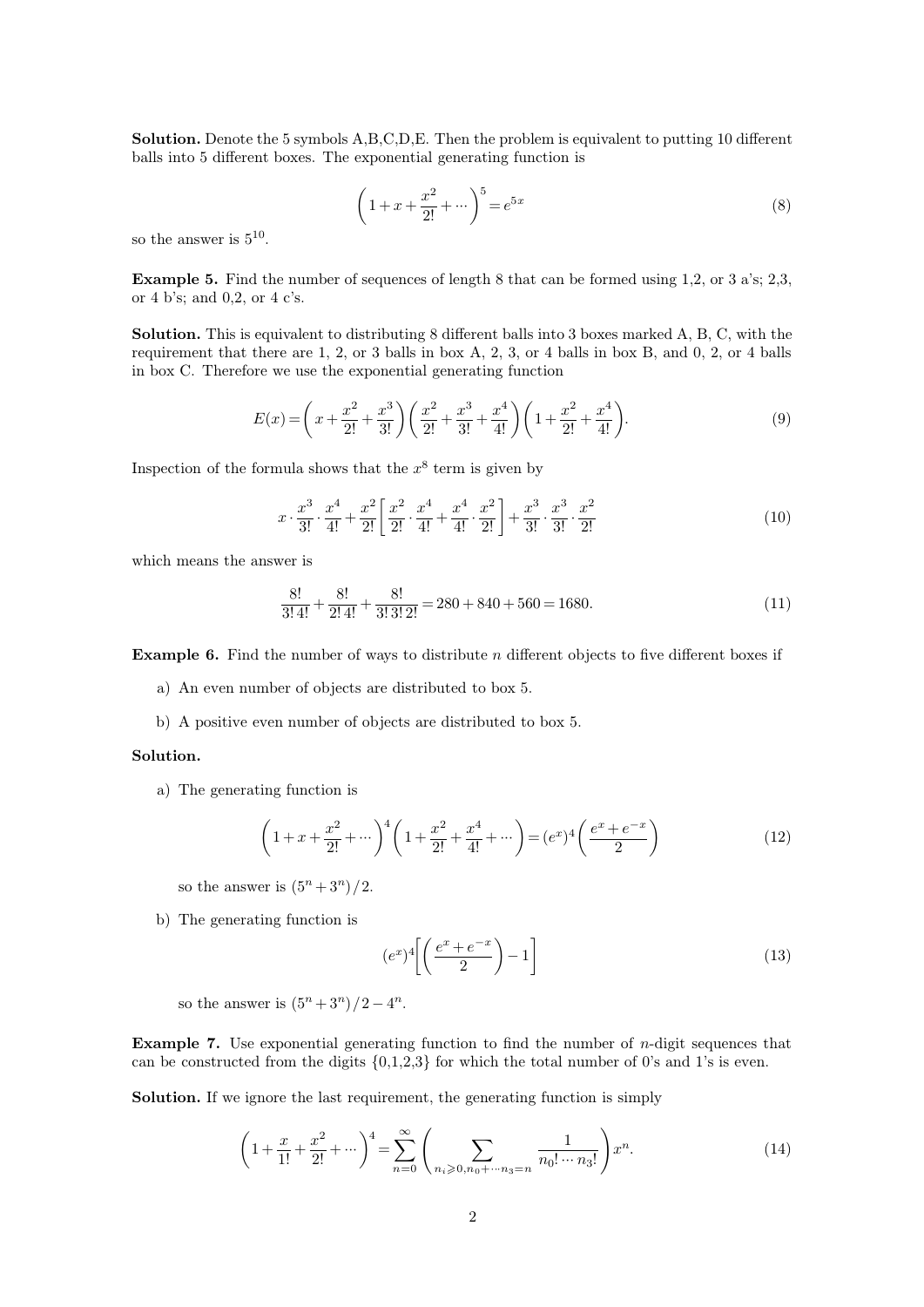The last requirement now translates to  $n_0 + n_1 =$  even. Noticing that

The last requirement now translates to 
$$
n_0 + n_1
$$
 = even. Noticing that  
\n
$$
\left(1 + \frac{x}{1!} + \frac{x^2}{2!} + \cdots\right)^4 = \left(1 + \frac{x}{1!} + \frac{x^2}{2!} + \cdots\right)^2 \left(1 + \frac{x}{1!} + \frac{x^2}{2!} + \cdots\right)^2
$$
\n
$$
= \left(\sum_{n_0=0}^{\infty} \sum_{n_1=0}^{\infty} \frac{1}{n_0! n_1!} x^{n_0 + n_1} \right) \left(1 + \frac{x}{1!} + \frac{x^2}{2!} + \cdots\right)^2,
$$
\n(15)  
\nWe see that the exponential generating function for the problem is given by

We see that the exponential generating function for the problem is given by  
\n
$$
\left(\frac{x}{n_0=0} \frac{n_1!}{n_1!} \frac{n_0! n_1!}{n_1!} \cdots \frac{n_0! n_1!}{n_0! n_1!} \cdots \frac{n_0! n_1!}{n_0! n_1!} \cdots \frac{n_0!}{n_0! n_1!} \cdots \frac{n_0!}{n_0! n_1!} \cdots \frac{n_0!}{n_0! n_1!} \cdots \frac{n_0!}{n_0! n_1!} \cdots \frac{n_0!}{n_0! n_1!} \cdots \frac{n_0!}{n_0! n_1!} \cdots \frac{n_0!}{n_0! n_1!} \cdots \frac{n_0!}{n_0! n_1!} \cdots \frac{n_0!}{n_0! n_1!} \cdots \frac{n_0!}{n_0! n_1!} \cdots \frac{n_0!}{n_0! n_1!} \cdots \frac{n_0!}{n_0! n_1!} \cdots \frac{n_0!}{n_0! n_1!} \cdots \frac{n_0!}{n_0! n_1!} \cdots \frac{n_0!}{n_0! n_1!} \cdots \frac{n_0!}{n_0! n_1!} \cdots \frac{n_0!}{n_0! n_1!} \cdots \frac{n_0!}{n_0! n_1!} \cdots \frac{n_0!}{n_0! n_1!} \cdots \frac{n_0!}{n_0! n_1!} \cdots \frac{n_0!}{n_0! n_1!} \cdots \frac{n_0!}{n_0! n_0!} \cdots \frac{n_0!}{n_0! n_0!} \cdots \frac{n_0!}{n_0! n_0!} \cdots \frac{n_0!}{n_0! n_0!} \cdots \frac{n_0!}{n_0! n_0!} \cdots \frac{n_0!}{n_0! n_0!} \cdots \frac{n_0!}{n_0! n_0!} \cdots \frac{n_0!}{n_0!} \cdots \frac{n_0!}{n_0!} \cdots \frac{n_0!}{n_0!} \cdots \frac{n_0!}{n_0!} \cdots \frac{n_0!}{n_0!} \cdots \frac{n_0!}{n_0!} \cdots \frac{n_0!}{n_0!} \cdots \frac{n_0!}{n_0!} \cdots \frac{n
$$

which, thanks to  $\left(1 + \frac{x}{1!} + \frac{x^2}{2!} + \cdots \right)^2 = e^{2x}$ , is<br>  $\frac{e^{2x} + e^{-2x}}{2}e^{2x} = \frac{e^x}{2}$ <br>
Therefore the answer is  $2^{2n-1}$ .

<span id="page-2-0"></span>
$$
(1! \t2! \t) / (1! \t2! \t) \n\cdots)^{2} = e^{2x}, \text{ is}
$$
\n
$$
\frac{e^{2x} + e^{-2x}}{2} e^{2x} = \frac{e^{4x} + 1}{2}.
$$
\n(17)

 $2n - 1$ .

**Exercise 1.** Find the number of *n*-digit sequences that can be constructed from the digits  $\{0,1,2,3\}$  for which the total number of 0's and 1's is a multiple of 4. You need to know complex numbers to solve this probl the answer is  $2^{2n-1}$ .<br> **Exercise 1.** Find the number of *n*-digit sequences that can be constructed from the digits  $\{0,1,2,3\}$  for which the total number of 0's and 1's is a multiple of 4. You need to know complex n

**Exercise 1.** Find the number of *n*-digit sequences that can be constructed from the digits  $\{0,1,2,3\}$  for which the total number of 0's and 1's is a multiple of 4. You need to know complex numbers to solve this probl MISSISSIPPI. **Exercise 2.** Use generating function to calculate the number of ways to arrange 6 letters chosen from the word MISSISSIPPI.<br>**Exercise 3.** Use an exponential generating function to find the number of *n*-digit ternary sequ **Exercise 2.** Use generating function<br>MISSISSIPPI.<br>**Exercise 3.** Use an exponential gono digit appears exactly once.

Exercise 3. Use an exponential generating function<br>no digit appears exactly once.<br>Exercise 4. Use exponential generating function to<br>4 different children if<br>a) The first child receives at least one toy;

**Exercise 3.** Use an exponential generating function to find the number of *n*-digit ternary sequences in which no digit appears exactly once.<br>**Exercise 4.** Use exponential generating function to find the number of ways to % The second child receives at least one toy; c) The second child receives at least two toys; c) The first child receives at least one toy and the second child receives at least two toys.

- 
- 
- 

## a) The first child receives at lea<br>
b) The second child receives at<br>
c) The first child receives at lea<br> **Coloring problems**

**Example 8.** Determine the number of ways to color the squares of a <sup>1</sup>-by-*<sup>n</sup>* chessboard, using the **Coloring problems**<br>**Example 8.** Determine the number of ways to color the squares of a 1-by-*n* chessboa colors red, white, and blue, if an even number of squares are to be colored red. **Example 8.** Determine the number of ways to color the squares of a colors red, white, and blue, if an even number of squares are to be considered. Solution. We have the exponential generating function to be colors red, white, and blue, if an even number of squares are to be colored red.

**Solution.** We have the exponential generating function to be

$$
E(x) = \left(1 + \frac{x^2}{2!} + \frac{x^4}{4!} + \cdots\right) \left(1 + \frac{x}{1!} + \frac{x^2}{2!} + \cdots\right)^2
$$
  
\n
$$
= \frac{e^x + e^{-x}}{2} e^{2x}
$$
  
\n
$$
= \frac{1}{2} (e^{3x} + e^x)
$$
  
\n
$$
= \frac{1}{2} \left(\sum_{n=0}^{\infty} 3^n \frac{x^n}{n!} + \sum_{n=0}^{\infty} \frac{x^n}{n!}\right)
$$
  
\n
$$
= \frac{1}{2} \sum_{n=0}^{\infty} (3^n + 1) \frac{x^n}{n!}.
$$
  
\n
$$
\frac{a}{1} e^{-x} + e^{-x} + e^{-ix} = ?.
$$
  
\n(18)

[1.](#page-2-0)  $e^x + e^{ix} + e^{-x} + e^{-x}$